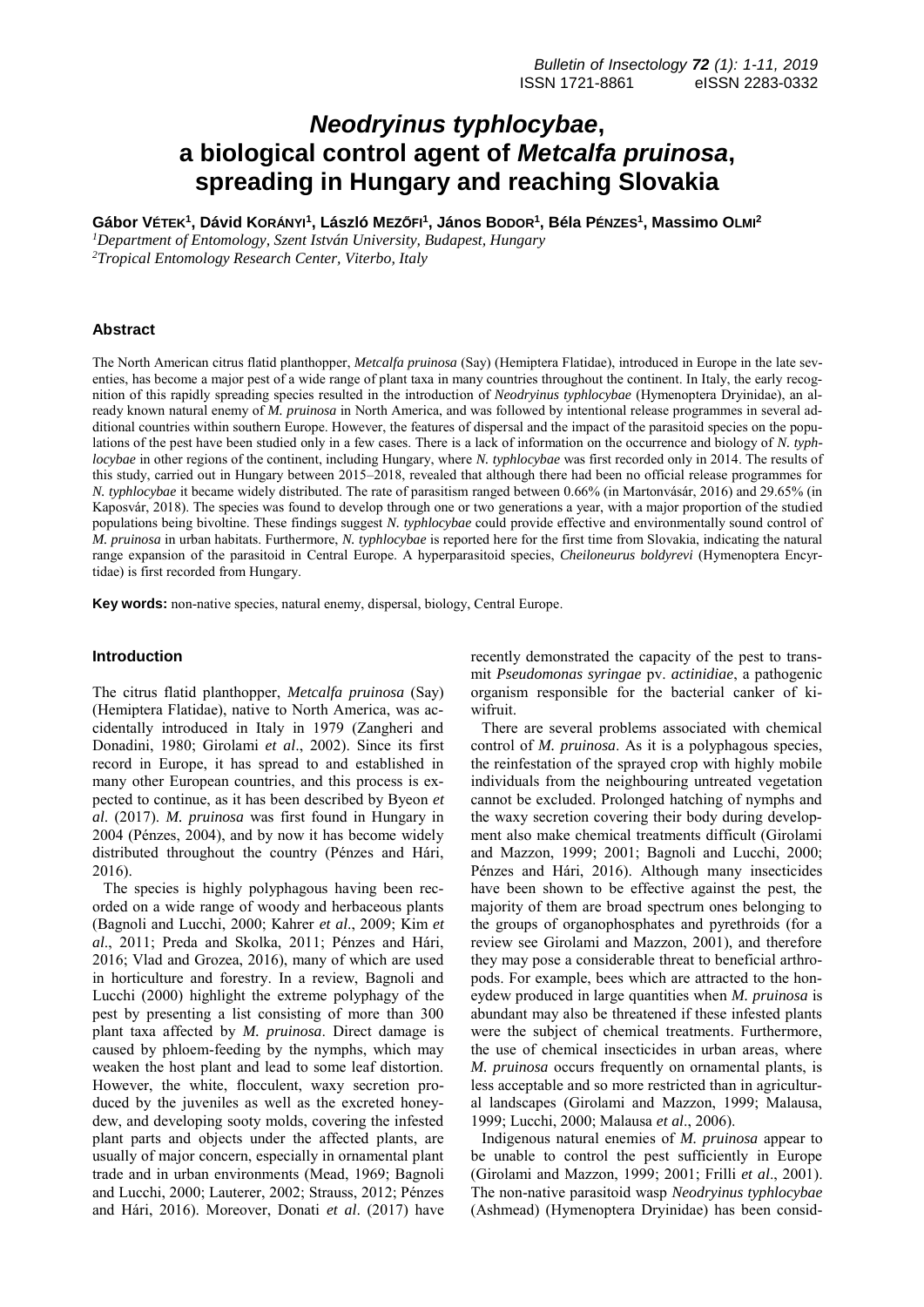ered as a potential control agent since the eighties, because it was the only natural enemy of *M. pruinosa* occurring throughout its native range (Girolami and Mazzon, 2001). The first specimens of *N. typhlocybae* were introduced from the USA into Italy in 1987 (Girolami and Camporese, 1994). Cocoons of the parasitoid were found in the Northeast of the USA, and individuals from the Connecticut origin were repeatedly released in northeastern Italy (Veneto and Friuli-Venezia Giulia regions) in the following years. All the populations which have spontaneously spread around Padua (Veneto) derive from the previously mentioned introductions as well as those used subsequently for releases in other places by the Institute of Entomology of Padua and Udine and the Biolab (today Bioplanet) of Cesena (Girolami and Mazzon, 1999). Implementation of extensive release programmes in the late nineties followed by the successful establishment of *N. typhlocybae* in various regions of Italy were reported by several authors (e.g., Frilli *et al*., 2001). Besides many parts of Italy, *N. typhlocybae* was also released in Croatia, France, Greece, the Netherlands, Slovenia, Spain and Switzerland, as reviewed by Girolami and Mazzon (2001) and Strauss (2009; 2012). *N. typhlocybae* individuals originating from the southern USA (Texas) have also been introduced into Italy and released in the region of Tuscany (Girolami and Mazzon, 2001). Malausa *et al*. (2003) reported that in the case of France, stock materials of *N. typhlocybae* released originated partly also from the area of the Finger Lakes (State of New York, USA) and the southern part of the State of Delaware (USA), in addition to those of Connecticut origin. The main purpose of the release programmes carried out in southern Europe were to make the control of *M. pruinosa* effective over a large area in the medium or long term (Cenderello, 2006). Occurrences of *N. typhlocybae* in Montenegro and Serbia (Glavendekic *et al*., 2010; Glavendekic, 2012) as well as in Gibraltar (Guglielmino *et al*., 2013), where coordinated release programmes did not take place, have been reported recently, which indicate the natural dispersal of the species in southern Europe. Similarly, the first record of *N. typhlocybae* (cocoons) in Vienna, Austria, in 2014 was also not associated with deliberate release. In this country one intentional release took place but in another district and soon after the first finding of the parasitoid wasp (Strauss, personal communication). The latest reports on the occurrences of *N. typhlocybae* in Europe came from Hungary (Szöllősi-Tóth *et al*., 2017), where the species had not been released deliberately, and Bulgaria, from where information on its release in 2017, soon after its first record in 2016 (Lapeva-Gjonova *et al*., 2018), is available (Tomov and Vasileva, 2018).

All the known hosts of *N. typhlocybae* belong to the subfamily Flatinae (Hemiptera Flatidae), which include, besides *M. pruinosa*, namely *Anormenis septentrionalis* (Spinola), *Flatormenis chloris* (Melichar), and *Metcalfa regularis* (Fowler) (Guglielmino *et al*., 2013). The morphological description and geographical distribution of *N. typhlocybae* is given by Olmi (1999). Its biology in Italy has been studied by several authors. According to Girolami and Mazzon (2001) and Strauss (2009), fe-

males of *N. typhlocybae* parasitise the third, fourth and fifth nymphal stages of *M. pruinosa*, and they also prey on the nymphs. *N. typhlocybae* overwinters as a mature larva in a silky cocoon, usually fixed on the underside of the leaf. Pupation takes place in late spring, and adults emerge in June, the latter period more or less coinciding with the appearance of the fourth nymphal stage of the host, as it has been described by Girolami and Mazzon (2001). The egg of the parasitoid is inserted by the female into the intersegmental membrane below the mesothoracic wingpad of the nymph of *M. pruinosa*. The hatching and developing white-yellowish larva may be observed with its posterior part protruding partly from the body of the host below the wingpad, forming a thylacium. The mature larva enters the host body, devours its organs, and finally leaves the host and prepares the whitish, oval, double-walled cocoon under the residues of the dead host (Olmi, 1999; Guglielmino and Bückle, 2003). Larvae of the first parasitoid generation may either enter diapause or pupate in July-August to give rise to a second generation in the middle of summer. Therefore, *N. typhlocybae* has one or two generations a year (Girolami and Mazzon, 2001; Mazzon *et al*., 2001). The significance of bivoltinism in the case of the parasitoid wasp from the aspect of effective biological control of *M. pruinosa* has been described and highlighted by Mazzon *et al*. (2001). Based on the studies of Malausa (2000), Girolami and Mazzon (2001) and Mazzon *et al*. (2001), the extent of bivoltinism seems to be highly variable in nature, however, the exact factors determining the voltinism of *N. typhlocybae* remain unclear (Mazzon *et al*., 2001). Nevertheless, Mazzon *et al*. (2001) found that the *N. typhlocybae* population of Texas origin showed a decidedly higher tendency to bivoltinism compared to the population of Connecticut origin.

Several hymenopteran species belonging to various families have been reported as hyperparasitoids of *N. typhlocybae* (Olmi, 2000; Viggiani *et al*., 2002; Malausa *et al*., 2006). The occurrence of hyperparasitoids is detrimental to the populations of the beneficial insect, hence they are considered undesirable organisms from a pest control perspective. Therefore, it is important to know whether any natural enemies have accepted *N. typhlocybae* as a host in a specific region, and which species they are.

In this study, documenting the distribution of *N. typhlocybae* in Hungary was primarily to assess the extent of occurrence at locations other than Budapest, where it was first recorded in the country. Both natural spread from the direction of neighbouring countries as well as unintentional introduction and further dispersal with its host on plants for planting might have led to the expansion of its already known area of distribution in Europe. As the presence of the parasitoid in Slovakia might have been attributed to spread either from Budapest (Szöllősi-Tóth *et al*., 2017) or Vienna, Austria (Strauss, personal communication); both towns are located relatively near the Slovak border, attempts to find *N. typhlocybae* in the southern region of Slovakia were also made. Assessing the rate of parasitism in Hungary and Slovakia was considered to be important in revealing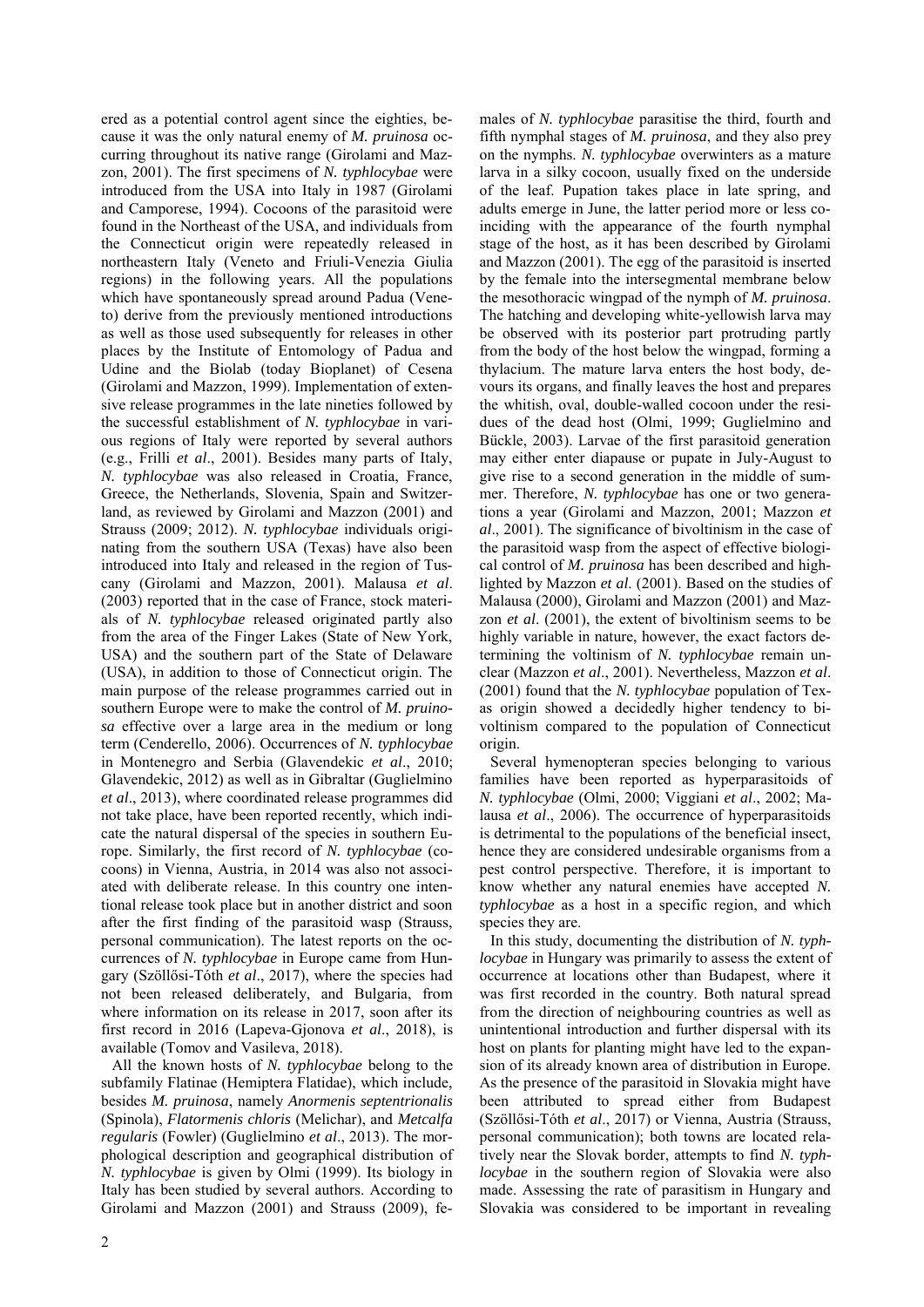the history and impact of the species in the region concerned. Moreover, in order to get further insights into the biology of the dryinid wasp, the number of generations under Hungarian environmental conditions was assessed. Finally, the occurrence of any hyperparasitoid species that may occur in *N. typhlocybae* populations based on the findings of former studies in other European countries was also investigated.

## **Materials and methods**

Survey on the distribution of *N. typhlocybae* in Hungary and on its occurrence in Slovakia

Following the early record of *N. typhlocybae* cocoons in the Buda Arboretum, Budapest, 17 March 2015 (see Szöllősi-Tóth *et al*., 2017), the members of the Hungarian Entomological Society, the members of the Section of Agrozoology of the Hungarian Plant Protection Society and further entomologists as well as botanists were asked by the authors in April-July 2016 to provide information on locations in the country where they had observed considerable infestation of plants with *M. pruinosa* in recent years. These data requests helped the authors find sites where the presence of *N. typhlocybae* could be expected because of the mass occurrence of its host. Based on the reports received, ten locations, including two sites within Budapest, were visited between 20 and 28 July, 2016, to search for parasitised *M. pruinosa* individuals. Plants at twenty-two additional locations throughout the country, with twelve sites within the capital, where *M. pruinosa* was found in 2015-2017, were also examined to determine occurrence of *N. typhlocybae*.

In July 2018, the survey was focused on the northern parts of Hungary, because no information had been received on considerable infestation of plants with *M. pruinosa* from this region previously. In this latter case, seven locations were visited either randomly or based on specific data requests from regional agricultural entomologists on the mass occurrence of the pest.

Two towns in Slovakia, close to the Hungarian border, where the parasitoid species had not yet been reported were also visited on 10 July 2018 to assess the presence of *N. typhlocybae*.

The coordinates of each studied location have been recorded.

## Assessment of the rate of parasitism

Between 20-28 July 2016, leaves of various plant taxa (e.g., *Acer*, *Celtis*, *Hibiscus*, *Ulmus*) infested with *M. pruinosa* were collected randomly at twelve locations, including four sites within Budapest, from the thirty-nine locations visited during the survey on the distribution of *N. typhlocybae* in Hungary. This period was chosen for sampling for the following reasons: adults of the pest had been reported to begin to emerge from July in Hungary (Pénzes and Hári, 2016), and so live juveniles and also exuviae of the fifth (last) instar of *M. pruinosa* are readily visible on leaves. Furthermore, the symptoms of parasitism, if *N. typhlocybae* is present at the specific location, may also be observed in July

(Mazzon *et al*., 2001). The collected material was put in plastic bags together with a piece of cotton wool impregnated with ethyl acetate as an insect killing agent. The samples were then carried to the laboratory of the Department of Entomology, Szent István University, where they were examined by using Alpha STO-4LED zoom stereo microscopes. The insect individuals were categorised as follows: the specimens of *M. pruinosa* were considered 'live' if the nymph found was apparently intact, and 'survived' if the exuviae of the last instar was observed, which indicated that the pest escaped from having been parasitised and could reach the adult stage. The fifth instar nymphs, and also their exuviae, which remain attached to the leaf for a long time (Malausa, 1999), were distinguished from the previous instars by the mesonotum with each wingpad broadly expanded, extending to apex of metanotal wingpad (Wilson and McPherson, 1981). Parasitised specimens of *M. pruinosa* could be recognised by the thylacium of *N. typhlocybae* protruding laterally from the thorax of the nymph, and by the cocoons of the parasitoid wasp on the underside of the studied leaves. The calculation of the rate of actual parasitism was based on the formula described by Malausa (1999), but, in our case, all apparently intact nymphal stages found were recorded as live individuals.

In July 2018, the level of parasitism was assessed again at three southwestern Hungarian sites studied already two years before so as to reveal potential temporal changes. Furthermore, samples were taken at the two Slovak locations to estimate the rate of parasitism there. The sampling and assessment methods used were the same as in 2016.

#### Determination of the number of generations

In order to reveal the number of generations *N. typhlocybae* produces under the climatic conditions in Hungary, leaves of deciduous trees with cocoons of the parasitoid wasp were collected at three locations between 20 and 22 July, 2016. One sample was taken in a cemetery (47.4438°N 19.1958°E), and one in a public park (47.4764°N 19.0330°E) in Budapest. The third sample was collected also in a cemetery but at Szekszárd (46.3360°N 18.7022°E), southwestern Hungary. Based on the study of Mazzon *et al*. (2001), mid-July is optimal for collecting the cocoons to evaluate the bivoltine portion of the whole population. The leaves with cocoons were put in plastic bags without adding any killing agents. In the laboratory of the Department of Entomology, Szent István University, the cocoons were gently cut out of the leaves, and they were placed in labelled plastic vials (three cocoons in each vial) closed with cotton wool allowing for ventilation. The material was then kept at ambient temperature in the laboratory. Appearance of adults was recorded on 28 August 2016, i.e. when adults of the bivoltine portion of the populations could be expected to have finished emergence (Mazzon *et al*., 2001). The vials were checked once again on 28 October 2016 to see if any further adults emerged after late August. Those larvae which remained in the cocoon (diapausing individuals) were considered as representatives of the univoltine portion. The dia-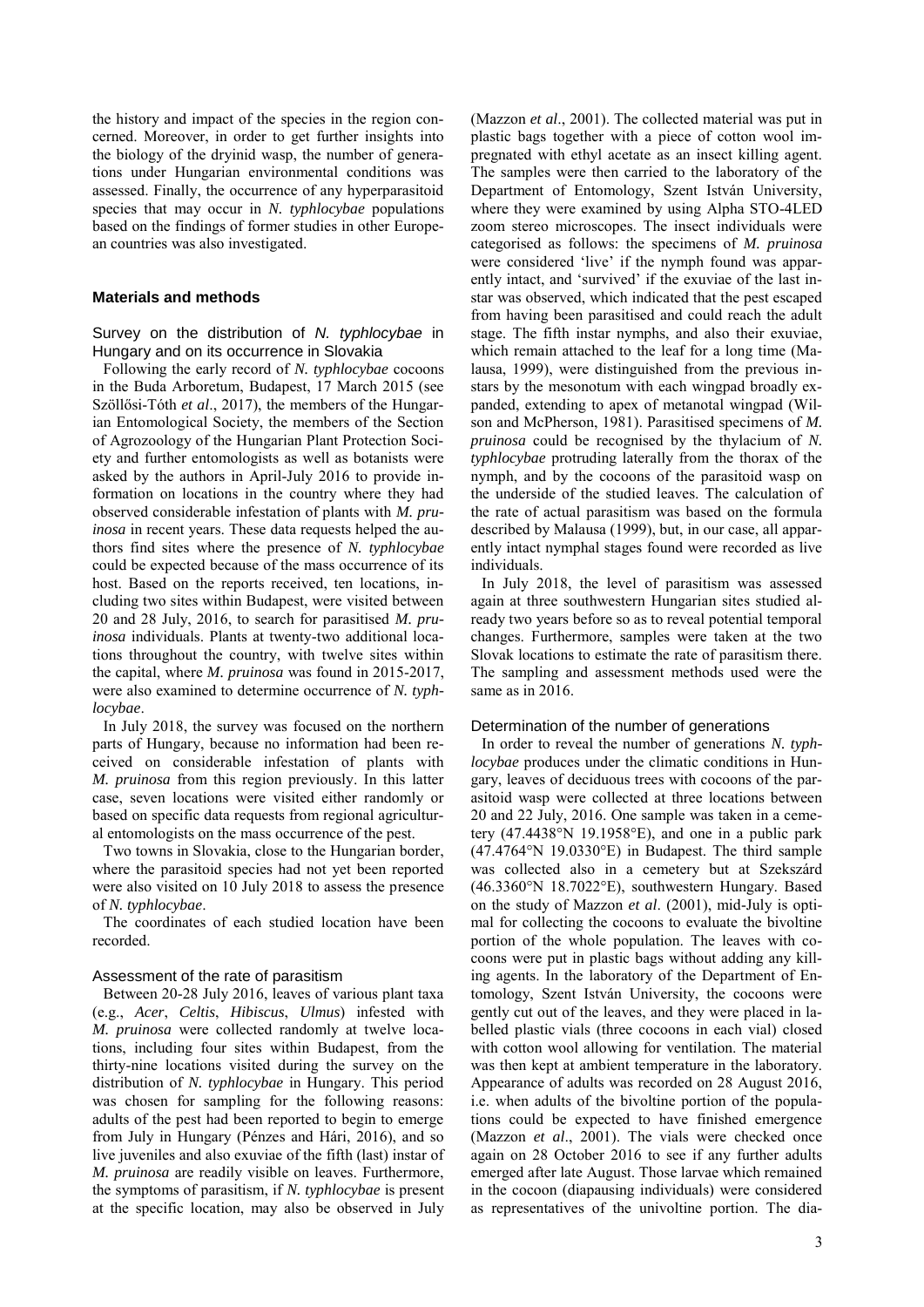pausing larva in the cocoon could be distinguished from those which continued development to reach the adult stage and emerge in the same year by examining the morphological characteristics given by Girolami and Mazzon (2001). The identifiable individuals of *N. typhlocybae* which continued their development but did not emerge from the cocoons for any reasons in 2016 were considered to belong to the bivoltine part of the population. The completely formed specimens, either emerged or not, were separated by the sex. For each of the samples originating in the three different locations in Hungary, the ratio of the individuals of the bivoltine and univoltine proportions of the population was calculated.

## Rearing for finding hyperparasitoid species

More than fifty cocoons of *N. typhlocybae* were collected from *Acer platanoides* L. and *Acer pseudoplatanus* L. trees in a private garden in Budapest (47.4881°N 19.2542°E) on 24 October 2015. The cocoons were gently cut out of the leaves and were kept in an open plastic box (300  $\times$  200  $\times$  200 mm) under field conditions but protected from rain. In early March 2016, the box was covered so as to prevent the adults from escaping when emergence began. The individuals emerging in April-May were collected, and the species were identified.

A further sample containing more than one hundred cocoons was collected from *A. platanoides* and *Ficus carica* L. plants in another private garden next to Buda Arboretum, the location of the first record of *N. typhlocybae* in Hungary (29 June 2014), in Budapest (47.4814°N 19.0369°E) on 3 July 2016. The cocoons cut out of the leaves were kept in a covered plastic box,

and emergence of adults was recorded daily following the appearance of the first adult on 28 July 2016. Specimens of species other than *N. typhlocybae*, which emerged in August-September, were collected and identified. Many of the *N. typhlocybae* individuals were released immediately after emergence in order to save the beneficial organism and contribute to its local establishment.

The hyperparasitoids of *N. typhlocybae* were identified by one of the authors (M. Olmi) by comparison with specimens reared from *N. typhlocybae* in Italian and French localities and identified by E. Guerrieri (Italian National Research Council, Portici, Napoli, Italy) and G. Delvare (CIRAD, Montferrier-sur-Lez, France), who are specialists of Encyrtidae and Pteromalidae, respectively.

## **Results**

#### Distribution of *N. typhlocybae* in Hungary

The records of *N. typhlocybae* based on the data collection through 11 July 2018 in Hungary are shown in figure 1. Parasitised *M. pruinosa* individuals were found at thirty-eight sites out of the thirty-nine examined. The new *N. typhlocybae* records are as follows (in alphabetical order): Balassagyarmat, 48.0745°N 19.3034°E (cemetery), 11 July 2018; Balatonszemes, 46.7945°N 17.7700°E (tree lane bordering a vineyard), 27 October 2015; Balatonvilágos, 46.9723°N 18.1788°E (tree lane between vineyards), 22 July 2016; Budaörs, 47.4629°N 18.9618°E (cemetery), 22 October 2015; Budapest,



**Figure 1.** Distribution of *N. typhlocybae* in Hungary known by 11 July 2018. The white star indicates the location of the first record. Source of the original blank map https://d-maps.com/carte.php?num\_car=2287&lang=en. The figure was prepared by Balázs Károlyi (IBM Cloud Video, Hungary).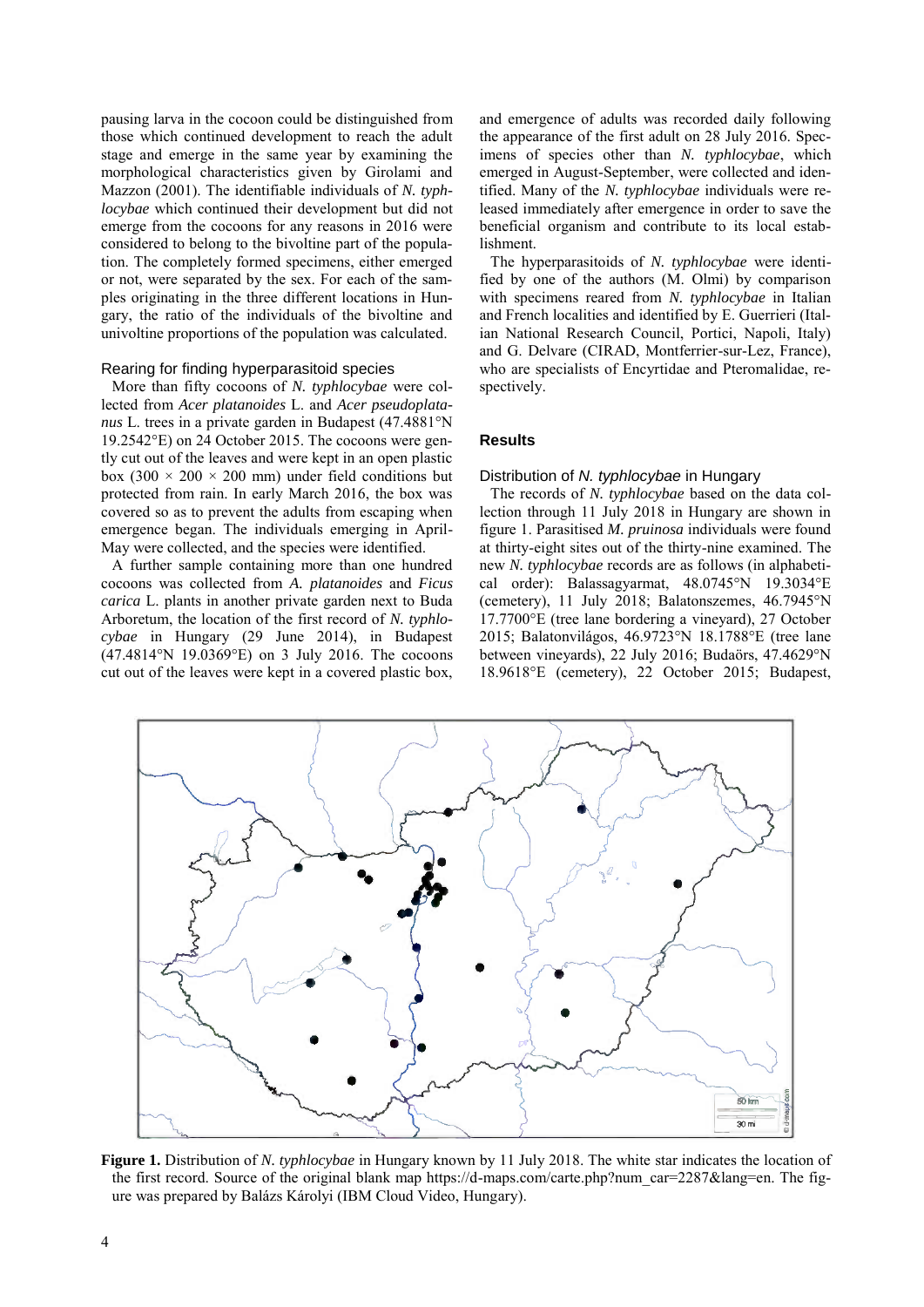47.3988°N 19.1580°E (botanical garden), 27 April 2015; Budapest, 47.4935°N 19.0939°E (cemetery), 18 May 2015; Budapest, 47.4859°N 19.0475°E (urban forest), 8 July 2015; Budapest, 47.4839°N 19.0280°E (tree lane along a road), 19 August 2015; Budapest, 47.4976°N 19.0243°E (green belt between a road and a railway station), 19 August 2015; Budapest, 47.6008°N 19.0941°E (tree lane along a road), 30 September 2015; Budapest, 47.4881°N 19.2542°E (private garden), 22 October 2015; Budapest, 47.4843°N 19.0839°E (botanical garden), 1 June 2016; Budapest, 47.4438°N 19.1958°E (cemetery), 20 July 2016; Budapest, 47.4764°N 19.0330°E (public park), 20 July 2016; Budapest, 47.5014°N 19.0255°E (public park), 20 July 2016; Budapest, 47.5193°N 19.1823°E (public park), 20 July 2016; Budapest, 47.5357°N 19.0632°E (public park), 20 July 2016; Budapest, 47.5712°N 19.0517°E (public park), 20 July 2016; Debrecen, 47.5432°N 21.8520°E (adventure park in a forest), 8 July 2018; Diósd, 47.4145°N 18.9409°E (group of trees within the residential area), 24 October 2015; Érd, 47.3295°N 18.8636°E (tree lane bordering a public park surrounded by agricultural area), 27 August 2016; Győr, 47.6613°N 17.6405°E (cemetery), 10 July 2018; Kaposvár, 46.3606°N 17.8126°E (cemetery), 22 July 2016; Kecskemét, 46.9135°N 19.6539°E (arboretum), 21 July 2016; Komárom, 47.7450°N 18.1253°E (public park), 10 July 2018; Madocsa, 46.6806°N 18.9756°E (apple orchard), 12 September 2017; Makád, 47.0626°N 18.9536°E (private garden), 2 October 2016; Martonvásár, 47.3158°N 18.7852°E (castle garden), 21 July 2016; Miskolc, 48.0981°N 20.7868°E (parking lot), 8 July 2018; Orosháza, 46.5715°N 20.6060°E (private garden), 15 August 2016; Pécs, 46.0504°N 18.2345°E (cemetery), 22 July 2016; Sükösd, 46.2997°N 19.0058°E (organic apple orchard), 7 December 2017; Szarvas, 46.8641°N 20.5350°E (public park), 28 July 2016; Szekszárd, 46.3360°N 18.7022°E (cemetery), 22 July 2016; Szentendre, 47.6729°N 19.0802°E (parking lot), 1 October 2017; Tata, 47.6172°N 18.3404°E (rest area on a highway), 10 July 2018; Tatabánya, 47.5734°N 18.4170°E (urban footpath between private gardens), 10 July 2018; Vácrátót, 47.7074°N 19.2309°E (botanical garden), 9 August 2016.

There was no parasitism by *N. typhlocybae* evident from a sample of 327 *M. pruinosa* specimens at Újfehértó, 47.8193°N 21.6673°E (tree lane between orchards), 15 August 2016.

The results indicate that *N. typhlocybae* is widely distributed in Hungary, though it was first recorded in the country, in Budapest, only in 2014 (Szöllősi-Tóth *et al*., 2017). However, considering the fact that *N. typhlocybae* is known to have been present in the neighbouring countries of Croatia and Slovenia for approximately two decades (Ciglar *et al*., 1998; Žežlina *et al*., 2001), its occurrence in the southwestern part of Hungary might be explained by its natural dispersal from these invaded regions, at least based on the studies by Girolami and Mazzon (1999; 2001) carried out in Italy. Furthermore, in 2003, adults of the parasitoid species were released in a public park in Ljubljana, Slovenia (Žežlina, personal communication), which might have reduced the time needed by the dryinid wasp to reach Hungary. However, recent studies in the region to confirm these theories are missing.

The numerous records of *N. typhlocybae* from Budapest and the occurrence of the species in other big towns (e.g., Győr, Kaposvár, Kecskemét, Miskolc, Pécs, Szekszárd) might have resulted, partly, also from humanmediated dispersal. Pénzes and Hári (2016) as well as Lauterer (2002), Strauss (2010), Kim *et al*. (2011) and Preda and Skolka (2011) highlight the potential role of imported ornamental nursery stock in the unintentional introduction of the host, *M. pruinosa* (i.e. its overwintering eggs laid in the bark may remain undetected in plant trade). It is possible that *N. typhlocybae* has arrived in Budapest, and the other big towns, on plants for planting as cocoons or parasitised *M. pruinosa* nymphs concealed on the underside of leaves. Once established, *N. typhlocybae* could have spread unaided from the donor regions (e.g., Budapest) to the neighbouring locations. The multiple potential introduction routes and processes could account for the rapid range expansion (Girolami and Mazzon, 1999; Malausa *et al*., 2003) and make it difficult to quantify the directions and speed of spread of *N. typhlocybae* within newly invaded regions.

The records from sites outside of urban areas (e.g., in orchards) of relatively small and isolated locations, such as Madocsa and Sükösd, evidently indicate the successful establishment and active dispersal of the species in Hungary. Based on the southeastern Hungarian records (Orosháza and Szarvas) as well as the report by Glavendekic (2012) on the occurrence of *N. typhlocybae* in Belgrade, Serbia, the beneficial wasp species could reach western Romania by natural dispersal soon. Indeed, it is possible that it has already expanded its range to Romania, but remains undetected there.

Confirmation of the occurrence of the dryinid wasp throughout the northern region of Hungary in 2018 completed the picture on the distribution of *N. typhlocybae*. Nevertheless, it is worth noting that only a single cocoon was found at each of the northeastern locations visited (Balassagyarmat, Debrecen and Miskolc). The results suggest that *N. typhlocybae* might be in low prevalence and perhaps only reached northeastern Hungary recently.

Although the pathways of introduction of both the host and the parasitoid in Hungary remain uncertain, the results on the distribution of *N. typhlocybae* clearly show the successful establishment and spread of this natural enemy of *M. pruinosa* in the country.

# First record of *N. typhlocybae* in Slovakia

The survey on the occurrence of *N. typhlocybae* carried out in two towns located in southern Slovakia confirmed the presence of the dryinid species in the country. The records are as follows: Komárno, 47.7645°N 18.1168°E (cemetery), 10 July 2018; Šamorín, 48.0442°N 17.3171°E (tree lane at the edge of the town), 10 July 2018. These are the first records of *N. typhlocybae* from Slovakia. The record in Komárno was taken in the middle of the town, while the other one at Šamorín came from the edge of the residential area. In both cases, several parasitised specimens (*M. pruinosa*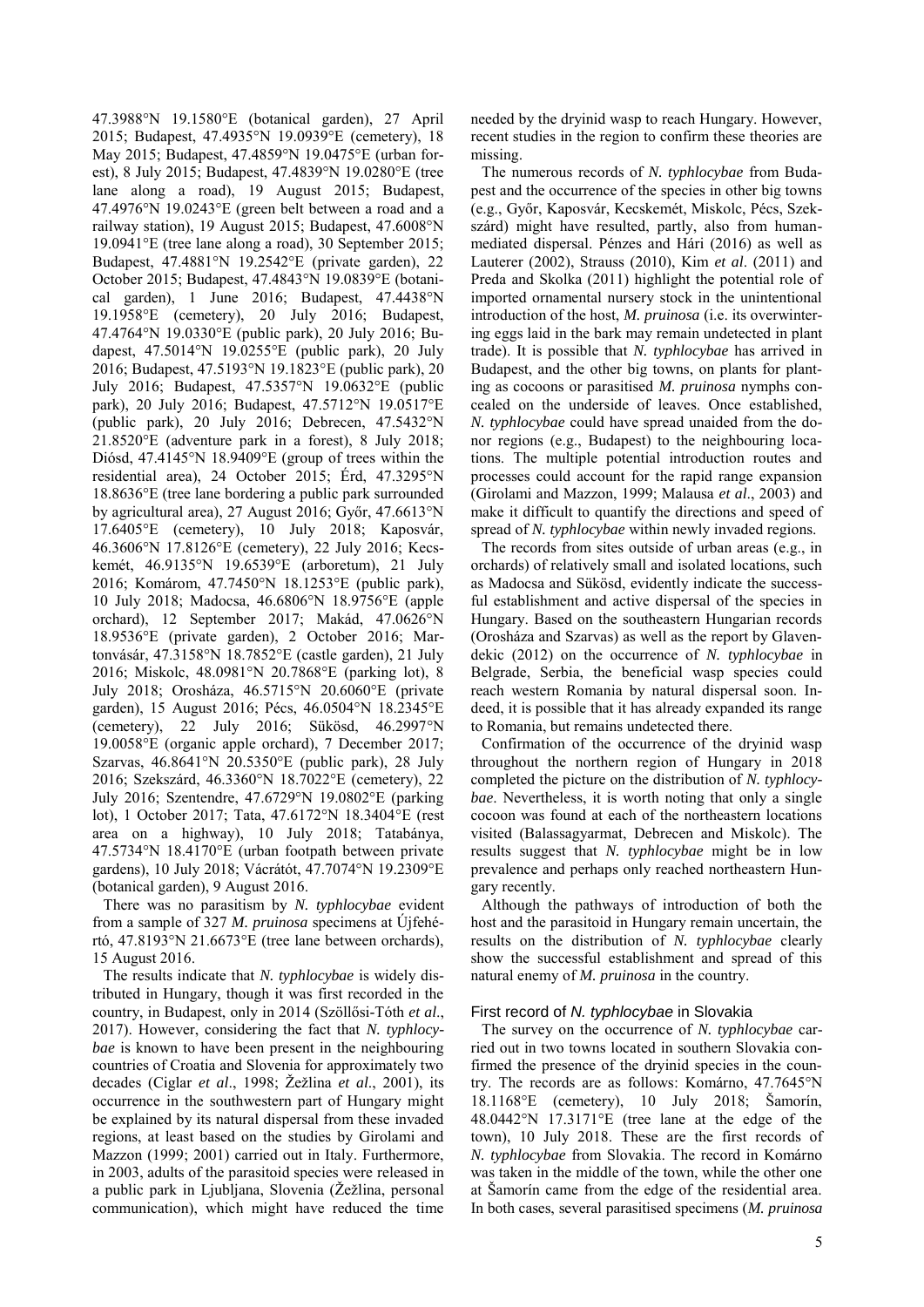| Location                                              | Date of              | Number of live and<br>survived M. pruinosa<br>individuals |                                                | Total<br>(live and       |                                         | Number of parasitised<br>M. pruinosa individuals | Total                        | Rate of              |
|-------------------------------------------------------|----------------------|-----------------------------------------------------------|------------------------------------------------|--------------------------|-----------------------------------------|--------------------------------------------------|------------------------------|----------------------|
| (coordinates)                                         | collection<br>(2016) | Live<br>nymphs                                            | Exuviae<br>of 5 <sup>th</sup> instar<br>nymphs | survived<br>M. pruinosa) | M. pruinosa<br>nymphs with<br>thylacium | Cocoons of<br>N. typhlocybae                     | (parasitised<br>M. pruinosa) | parasitism<br>$(\%)$ |
| <b>Budapest</b><br>(47.4438°N)<br>19.1958°E)          | 20 July              | 378                                                       | 72                                             | 450                      | 35                                      | 57                                               | 92                           | 16.97                |
| Kaposvár<br>(46.3606°N)<br>$17.8126$ °E)              | 22 July              | 430                                                       | 39                                             | 469                      | $\overline{4}$                          | 16                                               | 20                           | 4.09                 |
| Martonvásár<br>(47.3158°N)<br>18.7852°E)              | 21 July              | 421                                                       | 32                                             | 453                      | $\mathbf{0}$                            | $\overline{\mathbf{3}}$                          | 3                            | 0.66                 |
| Balatonvilágos<br>(46.9723°N)<br>18.1788°E)           | 22 July              | 308                                                       | 9                                              | 317                      | $\mathbf{1}$                            | 3                                                | $\overline{4}$               | 1.25                 |
| Kecskemét<br>(46.9135°N,<br>19.6539°E)                | 21 July              | 602                                                       | 16                                             | 618                      | $\mathbf{1}$                            | $\overline{4}$                                   | 5                            | 0.80                 |
| Szekszárd<br>(46.3360°N)<br>18.7022°E)                | 22 July              | 363                                                       | 89                                             | 452                      | 5                                       | 65                                               | 70                           | 13.41                |
| Pécs<br>$(46.0504^{\circ}N)$<br>18.2345°E)            | 22 July              | 535                                                       | 103                                            | 638                      | $\boldsymbol{7}$                        | 14                                               | 21                           | 3.19                 |
| <b>Budapest</b><br>(47.5193°N)<br>19.1823°E)          | 20 July              | 256                                                       | 28                                             | 284                      | $\overline{2}$                          | 9                                                | 11                           | 3.73                 |
| <b>Budapest</b><br>(47.5712°N)<br>19.0517°E)          | 20 July              | 402                                                       | 358                                            | 760                      | 5                                       | 21                                               | 26                           | 3.31                 |
| <b>Szarvas</b><br>(46.8641°N)<br>20.5350°E)           | 28 July              | 525                                                       | 91                                             | 616                      | $\overline{4}$                          | 6                                                | 10                           | 1.60                 |
| <b>Budapest</b><br>$(47.4764^{\circ}N)$<br>19.0330°E) | 20 July              | 303                                                       | $\boldsymbol{7}$                               | 310                      | $\overline{2}$                          | $\overline{2}$                                   | $\overline{4}$               | 1.27                 |

**Table 1.** Rates of *M. pruinosa* individuals parasitised by *N. typhlocybae* based on a survey carried out in Hungary between 20-28 July 2016.

nymphs with thylacium as well as cocoons of *N. typhlocybae*) on plants infested with *M. pruinosa* were revealed. Voucher specimens have been deposited in the Hymenoptera Collection of the Hungarian Natural History Museum, Budapest.

## Rate of parasitism

The rates of parasitised *M. pruinosa* individuals, based on the evaluation of infested leaves collected at eleven different locations in Hungary between 20-28 July 2016, are shown in table 1. The rate of parasitism varied between 0.66-16.97%. The highest rates, exceeding 10%, were from two samples originating in cemeteries, one located in Budapest (16.97%) and the other at Szekszárd (13.41%). The wide occurrence of *M. pruinosa* in the capital combined with the presence of *N. typhlocybae* in Budapest since at least 2014 (Szöllősi-Tóth *et al*., 2017) might have resulted in a considerable increase of the parasitoid population at some specific locations, includ-

ing the cemetery concerned, and may explain the relatively high rate of parasitism found. Szekszárd, a town situated in southwestern Hungary, might have been colonised by *N. typhlocybae* through natural dispersal from the directions of Croatia and Slovenia but time of arrival is uncertain because it could have remained unnoticed for several years before it became detected during our survey in 2016. However, there may be other factors which might lead to the result of finding a high rate of parasitism at some sites; for example, how sampling is performed. The availability of favoured host plants for the pest combined with the leaf samples which were taken for analysis might have influenced the results: as in several cases a major proportion of the infested leaves collected at a location were picked from the same plant (part) and/or nearby plants, the rate of parasitism might have been overestimated for the wider area inspected if *N. typhlocybae* was only a recent invader there forming a point source of invasion. This idea may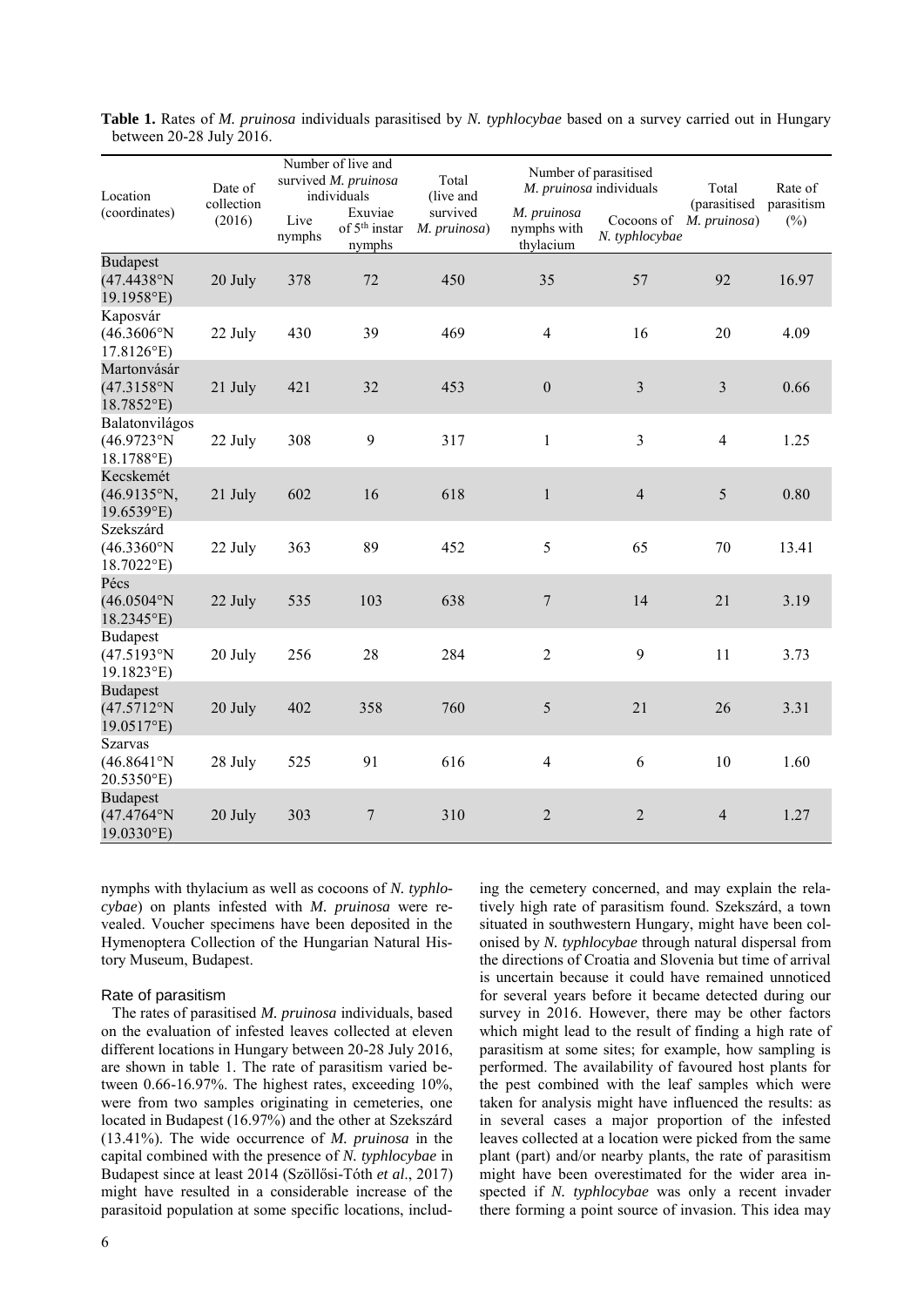be supported by the results of Malausa (1999). The relatively high chance for the (repeated) unintentional introduction of not only the pest but also its natural enemy on nursery stock in the case of towns compared to isolated and less populated locations should also be taken into consideration, and this also makes the interpretation of the measured rate of parasitism complicated. The time of the first occurrence of *M. pruinosa* may be difficult or impossible to determine for each location, but this might also have had an effect on the rate of parasitism found. For example, it may be assumed that the time lag between the arrival of the pest and its parasitoid might be the reason for the fact that *N. typhlocybae* remained almost undetected in the National Botanical Garden, Vácrátót, in 2016. Here the pest was first observed only in 2013 (Kósa, personal communication), and although *N. typhlocybae* was accidentally found by the authors (as shown in figure 1) during a visit on 9 August 2016, in a preceding survey on 21 July to assess the rate of parasitism based on a large sample of infested leaves containing 421 nymphs of *M. pruinosa*, the symptoms of parasitism had not been revealed (and therefore the data of Vácrátót are not shown in table 1). In general, with the exception of the two considerably high values discussed above, the rate of parasitism did not reach 5% at any sites in Hungary studied in July 2016. Malausa (1999) assessed a rate of parasitism of 6% in Antibes, France, also in July, in the year of release (1996), but in this case infested leaves were taken only from a single tree.

The results of the survey carried out at three southwestern Hungarian sites, already sampled in 2016, showed an increase at each location in July 2018 (table 2). At Kaposvár, for example, this prevalence was almost 30%, which may be regarded a considerable increase in the level of parasitism compared to that of less than 5% two years before. The relatively small numbers of the total live/survived individuals of *M. pruinosa* which were found in two (Kaposvár and Pécs) out of the three samples in 2018 compared to those in 2016 might be indicative of the positive effects of the parasitoid on the populations of the pest. Malausa *et al*. (2006) observed a considerable population decrease of *M. pruinosa* in Antibes, the place of first introduction of *N. typhlocybae* in France in 1996, and reported an increasing rate of parasitism exceeding 70% by the end of summer of 2005. They found a similarly high level of parasitism at other sites of the coastal region of southern France, where the dryinid wasp had been released three years later than in Antibes. Nevertheless, it is noted that other factors might have also contributed to their finding, such as the exceptional drought of the last three years. Our results also clearly show the successful establishment of *N. typhlocybae* and indicate its effectiveness in the control of *M. pruinosa* in Hungary. However, further research is needed to follow the long-term effects of the dryinid wasp on the pest and assess the impacts of environmental factors (e.g., variable climatic conditions, influence of plant taxa on insect development) (Mazzon *et al*., 2000; Byeon *et al*., 2017) as well as anthropogenic effects (e.g., plant trade, gardening techniques, pesticide application) (Dradi, 2002; Strauss, 2010) on the

population changes of both non-native species.

The results of the assessment of the level of parasitism carried out at two locations in Slovakia are shown in table 3. The rates calculated in the cases of Komárno and Šamorín are comparable to those found at the Hungarian sites, and, similarly to Hungary, indicate the recent invasion and the successful establishment of the dryinid species in this central European country as well. Further investigations are recommended to reveal the distribution and biology of *N. typhlocybae* in Slovakia.

## Number of generations of *N. typhlocybae* in Hungary

The survey on the life cycle of *N. typhlocybae* carried out at three locations in 2016 revealed that the species is able to develop through two generations in Hungary (table 4). The bivoltine portion of the population predominated in each case. The greatest ratio of bivoltinism (5.7) was calculated in one of the two sites examined in Budapest, where almost six times more individuals (120 specimens, representing 85% of the studied population) continued/finished their development until the end of summer than remained in the cocoon in the diapausing stage (21 individuals, 15%) to overwinter. Regarding the sex-ratio determined for the bivoltine part of the populations (i.e. for individuals which continued/finished development by the end of summer), males were predominant in all the three cases, which is in line with the findings of Mazzon *et al*. (2000; 2001). Whereas the predominance of bivoltinism found at all the Hungarian locations examined is highly favourable from the aspect of the effectiveness of biological control of *M. pruinosa* (Mazzon *et al*., 2001), the factors determining voltinism and sex allocation of *N. typhlocybae* remain to be further investigated.

## Hyperparasitoid species

Two hyperparasitoid species could be found in the materials examined. Altogether fourteen individuals of *Pachyneuron muscarum* (L.) (Hymenoptera Pteromalidae) were identified amongst the emerged *N. typhlocybae* adults originating from two sites in Budapest (47.4881°N 19.2542°E and 47.4814°N 19.0369°E). In the case of the sample collected in the private garden located on Gellért Hill, Budapest (47.4814°N 19.0369°E), three specimens of *Cheiloneurus boldyrevi* Trjapitzin et Agekyan (Hymenoptera Encyrtidae), emerged in August-September 2016, were also found. *P. muscarum* is widely distributed in Europe and Asia (Noyes, 2018). It is one of the most common hyperparasitoids of *N. typhlocybae* in Italy (Viggiani *et al*., 2002), but it is not host-specialised and parasitises also other insects belonging to a wide range of taxonomic groups (Noyes, 2018). *C. boldyrevi* occurs in many European and Asian countries, but only *N. typhlocybae* is known as its parasitoid host (Guerrieri and Viggiani, 2005; Noyes, 2018). It is the other most common hyperparasitoid of *N. typhlocybae* in Italy. Both species are indigenous in the country, and have adapted to the host (Viggiani *et al*., 2002). *P. muscarum* and *C. boldyrevi* have been reported as the dominant hyperparasitoids of *N. typhlocybae* in France as well. These species were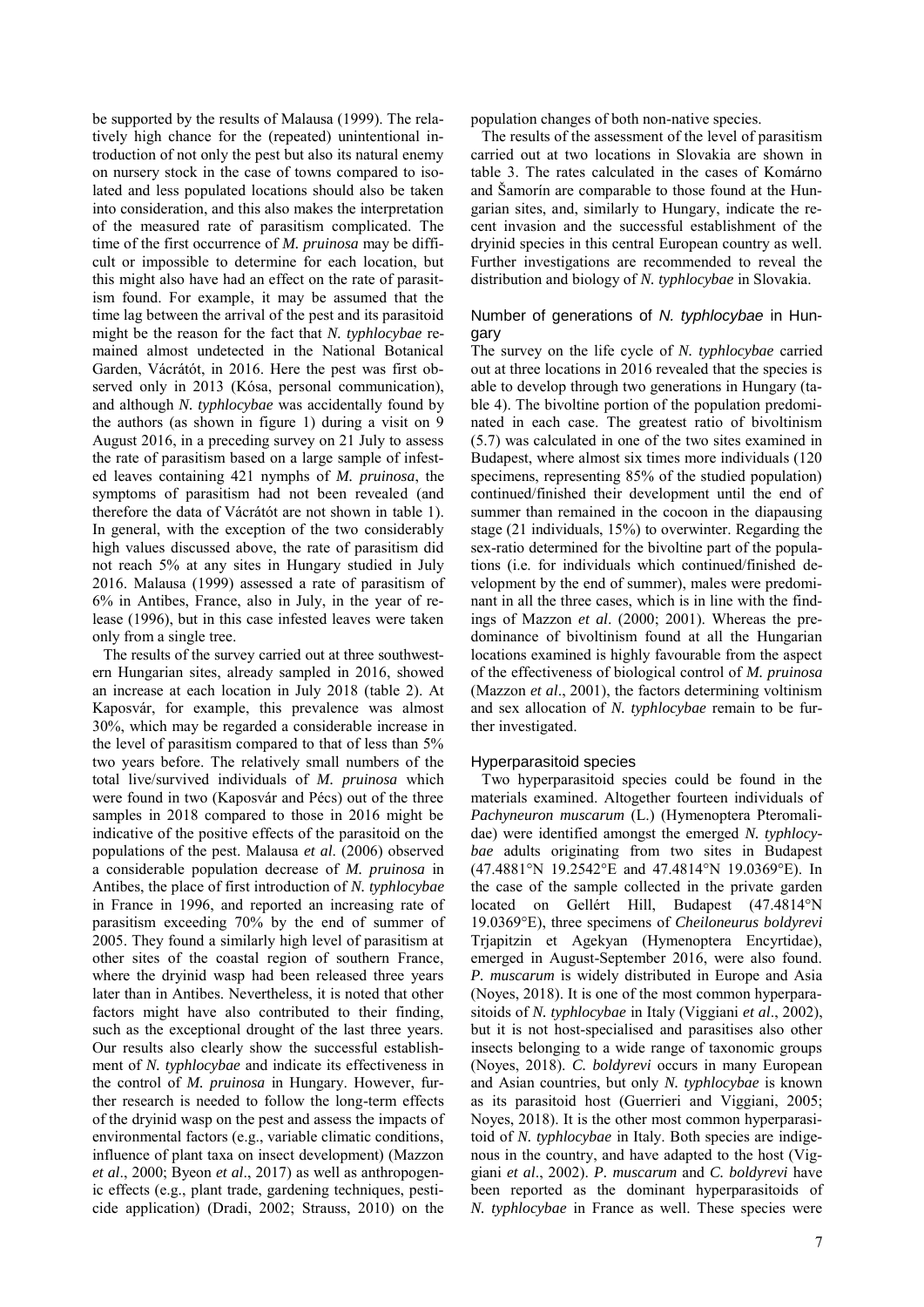| Location<br>(coordinates)                          | Date of<br>collection<br>(2018) | Number of live and<br>survived <i>M. pruinosa</i><br>individuals |                                                | Total<br>(live and)      | Number of parasitised<br>M. <i>pruinosa</i> individuals |                              | Total                         | Rate of              |
|----------------------------------------------------|---------------------------------|------------------------------------------------------------------|------------------------------------------------|--------------------------|---------------------------------------------------------|------------------------------|-------------------------------|----------------------|
|                                                    |                                 | Live<br>nymphs                                                   | Exuviae<br>of 5 <sup>th</sup> instar<br>nymphs | survived<br>M. pruinosa) | M. pruinosa<br>nymphs with<br>thylacium                 | Cocoons of<br>N. typhlocybae | (parasitised)<br>M. pruinosa) | parasitism<br>$(\%)$ |
| Kaposvár<br>$(46.3606\text{°N},$<br>$17.8126$ °E)  | 14 July                         | 102                                                              | 19                                             | 121                      | 17                                                      | 34                           | 51                            | 29.65                |
| Szekszárd<br>$(46.3360^{\circ}N,$<br>$18.7022$ °E) | 12 July                         | 378                                                              | 37                                             | 415                      | 17                                                      | 58                           | 75                            | 15.31                |
| Pécs<br>$(46.0504\text{°N},$<br>$18.2345$ °E)      | 12 July                         | 113                                                              | 36                                             | 149                      | $\overline{4}$                                          | 27                           | 31                            | 17.22                |

**Table 2.** Rates of *M. pruinosa* individuals parasitised by *N. typhlocybae* based on a survey carried out at three locations in southwestern Hungary between 12-14 July 2018.

**Table 3.** Rates of *M. pruinosa* individuals parasitised by *N. typhlocybae* based on a survey carried out at two locations in southern Slovakia on 10 July 2018.

| Location<br>(coordinates)                        | Date of<br>collection<br>(2018) | Number of live and<br>survived M. pruinosa<br>individuals<br>Exuviae<br>Live<br>of $5th$ instar<br>nymphs<br>nymphs |     | Total<br>(live and)<br>survived<br>M. pruinosa) | Number of parasitised<br>M. <i>pruinosa</i> individuals<br>M. pruinosa<br>Cocoons of<br>nymphs with<br>N. typhlocybae<br>thylacium |    | Total<br>(parasitised<br>M. pruinosa) | Rate of<br>parasitism<br>$(\%)$ |
|--------------------------------------------------|---------------------------------|---------------------------------------------------------------------------------------------------------------------|-----|-------------------------------------------------|------------------------------------------------------------------------------------------------------------------------------------|----|---------------------------------------|---------------------------------|
| Komárno<br>$(47.7645^{\circ}N,$<br>$18.1168$ °E) | $10$ July                       | 220                                                                                                                 | 23  | 243                                             | 19                                                                                                                                 | 30 | 49                                    | 16.78                           |
| Samorín<br>$(48.0442^{\circ}N,$<br>$17.3171$ °E) | $10$ July                       | 274                                                                                                                 | 101 | 375                                             | 9                                                                                                                                  | 15 | 24                                    | 6.02                            |

**Table 4.** Ratios of the individuals of the bivoltine and univoltine proportions of the populations of *N. typhlocybae* in samples collected at three locations in Hungary in July 2016.

| Location<br>(coordinates)                         | Date of<br>collection<br>(2016) | Total number<br>of collected<br>cocoons<br>containing<br>an intact<br>N. typhlocybae<br>individual | males | Number of<br>N. typhlocybae adults<br>emerged until<br>28 August 2016<br>females | Number of<br>N. typhlocybae<br>individuals emerged<br>Number of<br>between 28 August and<br>diapausing<br>28 October 2016.<br>larvae of<br>or developed but<br>N. typhlocybae<br>not emerged<br>females<br>males |                | Ratio of the<br>individuals of the<br>bivoltine and<br>univoltine<br>proportions of the<br>N. typhlocybae<br>population |        |
|---------------------------------------------------|---------------------------------|----------------------------------------------------------------------------------------------------|-------|----------------------------------------------------------------------------------|------------------------------------------------------------------------------------------------------------------------------------------------------------------------------------------------------------------|----------------|-------------------------------------------------------------------------------------------------------------------------|--------|
| <b>Budapest</b><br>(47.4438°N)<br>$19.1958$ °E)   | 20 July                         | 168                                                                                                | 55    | 46                                                                               | 11                                                                                                                                                                                                               |                | 55                                                                                                                      | 1:0.49 |
| Budapest<br>$(47.4764^{\circ}N)$<br>$19.0330$ °E) | 20 July                         | 141                                                                                                | 81    | 31                                                                               | 5                                                                                                                                                                                                                | 3              | 21                                                                                                                      | 1:0.18 |
| Szekszárd<br>(46.3360°N)<br>18.7022°E)            | 22 July                         | 67                                                                                                 | 29    | 10                                                                               | 2                                                                                                                                                                                                                | $\overline{2}$ | 24                                                                                                                      | 1:0.56 |

found to be responsible for a rate of hyperparasitism regularly changing between 5-15% at Antibes, a site sampled throughout several years. It is noteworthy that this level reached an exceptionally high value of 78% at this location in 2003. Further research in the next years extended to other sites in southern France revealed,

however, a relatively low rate of hyperparasitism (Malausa *et al*., 2006).

Although the rate of hyperparasitism has not been examined during our survey, further investigation is recommended to reveal the range of hyperparasitoid species and assess their impact on the populations of the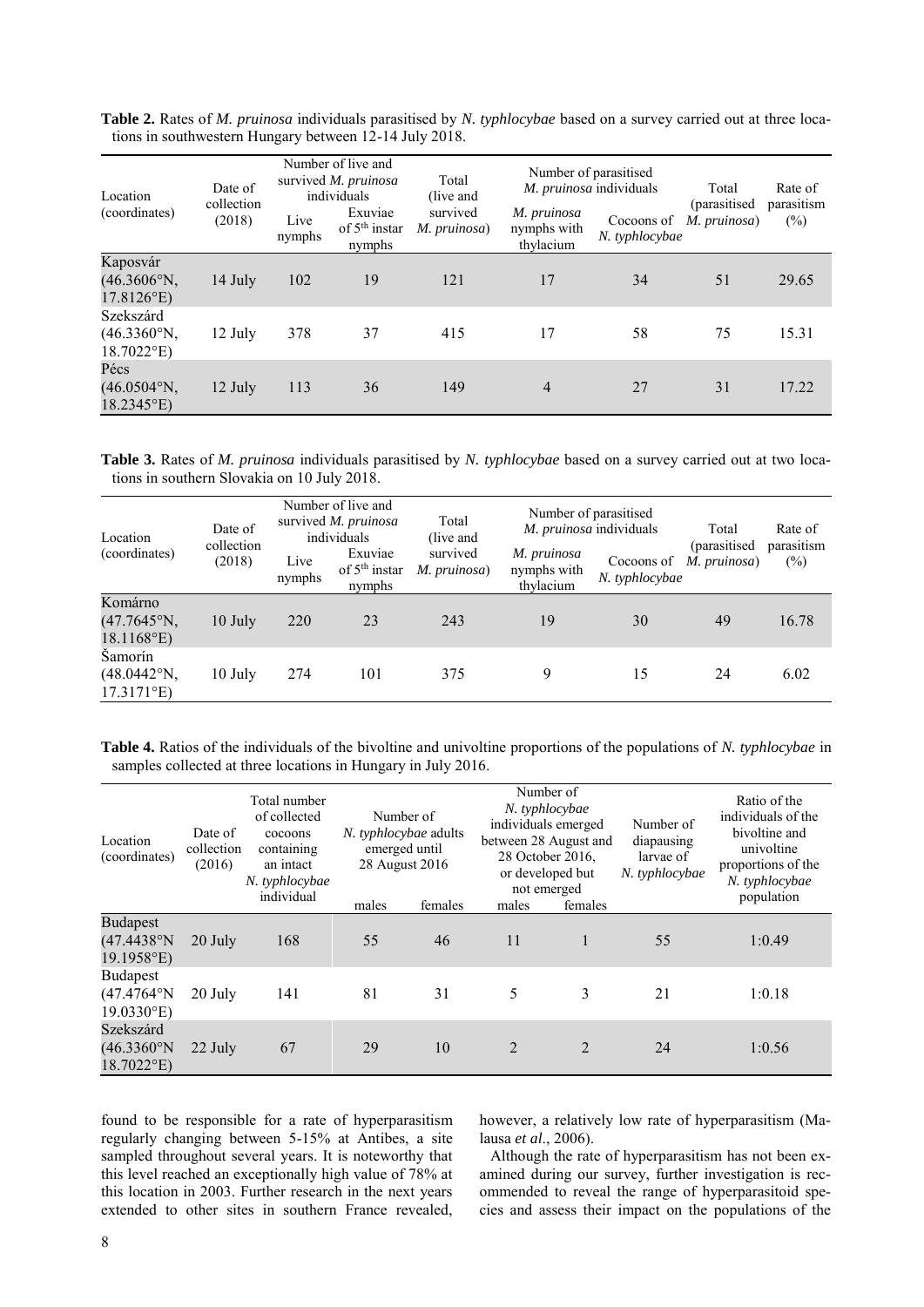beneficial insect not only in Hungary but also in other countries where *N. typhlocybae* has become established. As *C. boldyrevi* has not been reported from Hungary yet, this is the first record of the species in the country.

# **Conclusions and implications for biocontrol programmes**

After its accidental introduction in Italy about four decades ago, the polyphagous *M. pruinosa* has become a pest of major concern in a wide range of habitats, especially in urban environments, in many European countries. The rapid recognition of the increasing problem led to intensive research to obtain information on the biology and sustainable control of *M. pruinosa*. Following the identification and introduction of its natural enemy, *N. typhlocybae*, extensive release programmes of the dryinid wasp have been initiated in a range of countries in southern Europe with the aim of enhancing the control of *M. pruinosa* over a large area in the medium or long term. Although *N. typhlocybae* could establish and control the populations of the pest successfully in many areas, its dispersal towards other regions of the continent has hardly been studied, and its impact on *M. pruinosa*, which is still a problem in several countries, has not been assessed. The wide distribution of *N. typhlocybae* in Hungary and the relatively high rate of parasitism identified at specific sites clearly indicate the successful acclimatisation of this beneficial insect. That *N. typhlocybae* is able to develop through two generations under Hungarian environmental conditions and that bivoltinism was found to be predominant compared to univoltinism at the studied locations are highly favourable from the aspects of effective and environmentally friendly control of *M. pruinosa*. Nevertheless, further research is suggested to follow the spread, reveal the pathways of introduction and assess the impacts of *N. typhlocybae*, and of its hyperparasitoids. The environmental and anthropogenic factors influencing the populations of the non-native species should be studied in all the countries where they occur and *M. pruinosa* still remains or has become a problem.

In those countries where the dryinid wasp has not yet been recorded but its host is present and has established, targeted search to find *N. typhlocybae* is highly recommended. The identification of its occurrence perhaps suggests that a full risk assessment, which should otherwise be a prerequisite before the intentional introduction of an exotic beneficial organism into a region, is unnecessary. This may largely help save money, time and any efforts invested in risk analyses of introducing *N. typhlocybae*. Although in the case of *N. typhlocybae* host range tests had not been conducted prior to its introduction in Europe (Strauss, 2009), its restricted host range was later supported by several studies (Strauss, 2009; Guglielmino *et al*., 2013). These data may contribute to the assessment of the potential ecological risks posed by either the intentional introduction or natural dispersal of the species in new areas. In Hungary, one additional flatid species, *Phantia subquadrata* (Herrich-Schaeffer), is known to occur, represented only by a

single record, and similarly to *M. pruinosa*, it is not native to Hungary (Orosz, personal communication). Therefore, direct negative effects posed by *N. typhlocybae* to non-target species are unlikely to occur in the field, and it can be suggested that unacceptable risks for non-target species will not arise in this region. On the contrary, from the aspect of nature conservation, *P. subquadrata* as well as other species closely related to *M. pruinosa* were suggested to be target organisms in host range trials with *N. typhlocybae* in those countries where flatid species are autochthonous to and the dryinid wasp might be intended to use in classical biological control (Strauss, 2009). Preliminary host range trials should be especially recommended if there are native flatids in the potential target area of release already infested with *M. pruinosa*, but *N. typhlocybae* is not present in the neighbouring regions, as it was the case with Korea in 2009 (Kim *et al.*, 2011), hence there is no or minor chance of active or passive dispersal of the parasitoid species towards the area in concern. Thorough studies prior to introduction in a new area as well as post-release monitoring may both provide valuable information for a complex risk assessment, and may help reveal the risks and benefits of biocontrol programmes. For instance, due to the current extensive research on (potential) biological control agents, and based on lessons learnt, the harlequin ladybird (*Harmonia axyridis* Pallas) may serve as an example of a non-native species which may cause adverse effects to species within its new environment if introduced without proper care and regulations (Koch, 2003; Roy and Wajnberg, 2008; van Lenteren *et al.*, 2008; Honek *et al.*, 2016). On the other hand, the case of *Torymus sinensis* Kamijo, introduced in Europe as a natural enemy of the Asian chestnut gall wasp (*Dryocosmus kuriphilus* Yasumatsu), may serve as one of the most successful stories in classical biological control, as confirmed by long-term post-release studies (Picciau *et al*., 2017; Avtzis *et al.*, 2018; Ferracini *et al.*, 2018). *N. typhlocybae* will hopefully expand the list of effective biocontrol agents posing no real risk to the environment.

Once the dryinid species has spread over a region, it may be able to control the populations of *M. pruinosa* efficiently. The chance of survival and permanent establishment of the beneficial insect may be increased and its further dispersal might be enhanced by avoiding the use of broad spectrum insecticides in urban green areas and/or by not removing fallen leaves from sites (e.g., parks, cemeteries, gardens) where there is a high density of cocoons of the parasitoid. These are simple, easy-toapply and cost-effective methods by which not only pest management experts but also citizens could easily contribute to the sustainable control of *M. pruinosa* by the conservation of *N. typhlocybae*.

## **Acknowledgements**

The authors would like to thank all those who provided us occurrence records of *M. pruinosa* during the survey. Special thanks are due to Jean-Claude Malausa (INRA, France), Viktor Markó (Szent István University, Hungary),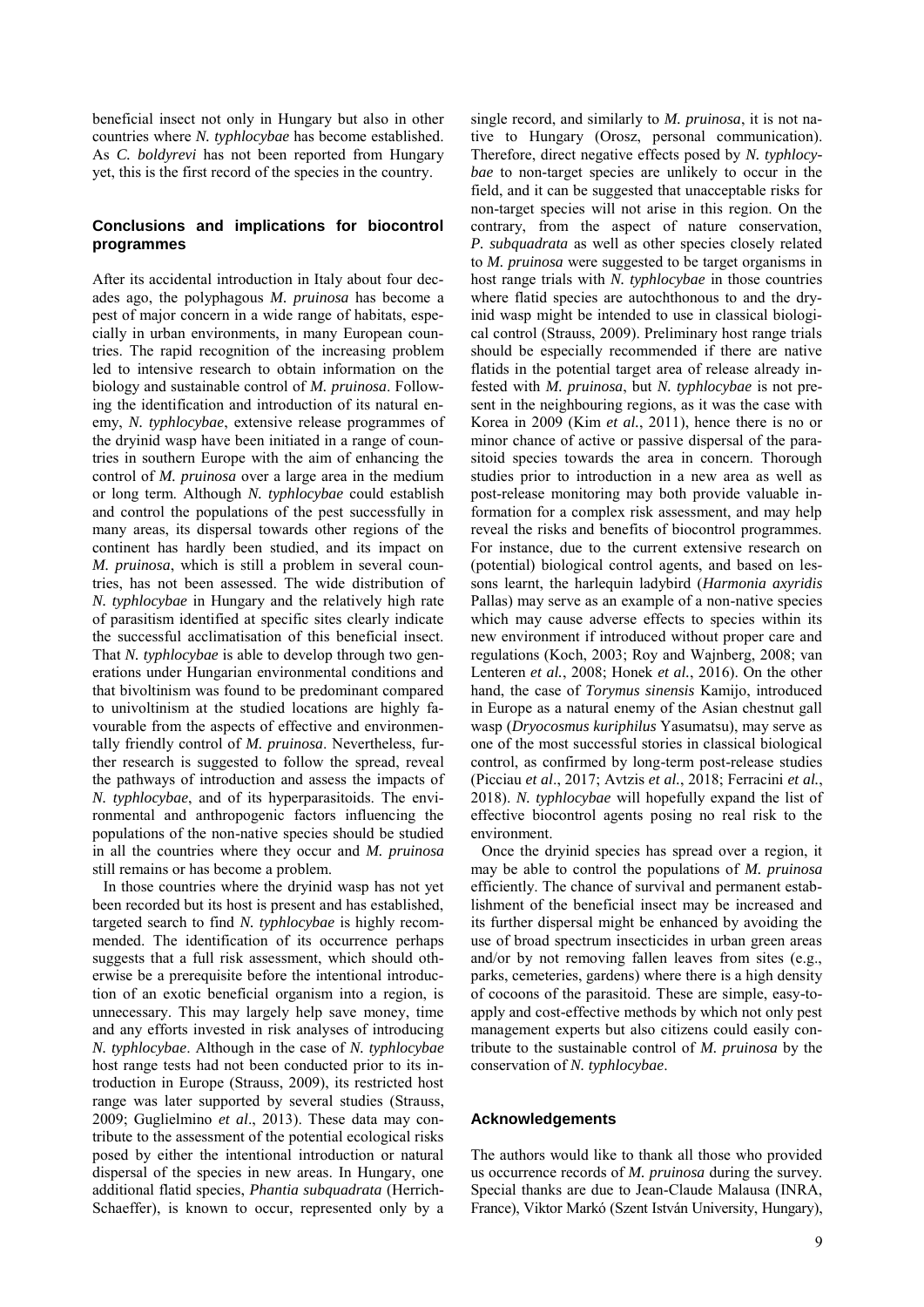Luca Mazzon (University of Padova, Italy), András Orosz (Hungarian Natural History Museum, Hungary), Dávid Rédei (Nankai University, China), Gudrun Strauss (Austrian Agency for Health and Food Safety, Austria) and Ivan Žežlina (Agricultural and Forestry Institute of Nova Gorica, Slovenia) for valuable consultations, and to Helen Roy (Centre for Ecology & Hydrology, UK) for linguistic review. Thanks to Balázs Károlyi (IBM Cloud Video, Hungary) for figure preparation. This research was supported by the Higher Education Institutional Excellence Program (20430-3/2018/FEKUTSTRAT) awarded by the Ministry of Human Capacities within the framework of plant breeding and plant protection researches of Szent István University, and the COST Action 'Increasing understanding of alien species through citizen science' (ALIEN-CSI) CA17122.

## **References**

- AVTZIS D. N., MELIKA G., MATOŠEVIĆ D., COYLE D. R., 2018.- The Asian chestnut gall wasp *Dryocosmus kuriphilus*: a global invader and a successful case of classical biological control.- *Journal of Pest Science*, in press doi:10.1007/s10340-018- 1046-1
- BAGNOLI B., LUCCHI A., 2000.- Dannosità e misure di controllo integrato, pp. 65-88. In: *La Metcalfa negli ecosistemi italiani* (LUCCHI A., Ed.).- ARSIA Regione Toscana.
- BYEON D., JUNG J.-M., JUNG S., LEE W.-H., 2017.- Prediction of global geographic distribution of *Metcalfa pruinosa* using CLIMEX.- *Entomological Research*, 48 (2): 99-107.
- CENDERELLO K., 2006.- *Studio del rapporto fra* Metcalfa pruinosa *(Say) e* Neodryinus typhlocybae *(Ashmead) mediante utilizzo di Geostatistica e GIS*.- Thesis etd-09272006- 160046, Università di Pisa, Italy.
- CIGLAR I., BARIĆ B., ŽUŽIC I., 1998.- Biological control of *Metcalfa pruinosa* by the introduction of *Neodryinus typhlocybae* (Ashmead) (Hymenoptera: Dryinidae) to Croatia.- *Fragmenta Phytomedica et Herbologica*, 26 (1-2): 95-99.
- DONATI I., MAURI S., BURIANI G., CELLINI A., SPINELLI F., 2017.- Role of *Metcalfa pruinosa* as a vector for *Pseudomonas syringae* pv. *actinidiae*.- *Plant Pathology Journal*, 33 (6): 554-560.
- DRADI D., 2002.- Lotta biologica alla *Metcalfa pruinosa* (Say, 1830) con *Neodryinus typhlocybae* (Ashmead, 1893): il caso di Ravenna (Insecta Homoptera Flatidae, Hymenoptera Dryinidae).- *Quaderno di Studi e Notizie di Storia Naturale della Romagna*, 17: 77-90.
- FERRACINI C., FERRARI E., PONTINI M., SALADINI M. A., ALMA A., 2018.- Effectiveness of *Torymus sinensis*: a successful long-term control of the Asian chestnut gall wasp in Italy.- *Journal of Pest Science*, in press doi:10.1007/s10340-018- 0989-6
- FRILLI F., VILLANI A., ZANDIGIACOMO P., 2001.- *Neodryinus typhlocybae* (Ashmead) antagonista di *Metcalfa pruinosa* (Say). Risultati di liberazioni pluriennali effettuate in Friuli-Venezia Giulia.- *Entomologica*, 35: 27-38.
- GIROLAMI V., CAMPORESE P., 1994.- Prima moltiplicazione in Europa di *Neodryinus typhlocybae* (Ashmead) (Hymenoptera: Dryinidae) su *Metcalfa pruinosa* (Say) (Homoptera: Flatidae), pp. 655-658. In: *Atti XVII congresso nazionale italiano di entomologia*, Udine, 13-18 June 1994, Italy.
- GIROLAMI V., MAZZON L., 1999.- Controllo di *Metcalfa pruinosa* ad opera di *Neodryinus typhlocybae*.- *L'Informatore Agrario*, 55 (19): 87-91.
- GIROLAMI V., MAZZON L., 2001.- Esperienze di lotta biologica e integrata a *Metcalfa pruinosa* con *Neodryinus typhlocybae*.- *Atti dell'Accademia Nazionale Italiana di Entomologia*, 49: 165-184.
- GIROLAMI V., MAZZON L., ALMA A., 2002.- Il flatide *Metcalfa pruinosa* (Say) in Europa vent'anni dopo.- *Informatore Fitopatologico*, 52 (7-8): 10-13.
- GLAVENDEKIC M., 2012.- Distribution and ecology of alien invasive insects in Serbia.- *Julius-Kühn-Archiv*, 438: 117- 118.
- GLAVENDEKIC M., CIRKOVIC-OGNJANOVIC M., MIRIC M., 2010.- Beneficial insects in integrated pest management on public green.- *Julius-Kühn-Archiv*, 428: 365-366.
- GUERRIERI E., VIGGIANI G., 2005.- A review of the encyrtid (Hymenoptera: Chalcidoidea) parasitoids of Dryinidae (Hymenoptera: Chrysidoidea) with description of a new species of *Cheiloneurus*.- *Systematics and Biodiversity*, 2 (3): 305-317.
- GUGLIELMINO A., BÜCKLE C., 2003.- Description of larval instars of *Neodryinus typhlocybae* (Ashmead, 1893) (Hymenoptera Dryinidae), with remarks on its biology.- *Mitteilungen aus dem Museum für Naturkunde in Berlin, Deutsche Entomologische Zeitschrift*, 50 (1): 143-150.
- GUGLIELMINO A., OLMI M., BÜCKLE C., 2013.- An updated host-parasite catalogue of world Dryinidae (Hymenoptera: Chrysidoidea).- *Zootaxa*, 3740 (1): 1-113.
- HONEK A., MARTINKOVA Z., DIXON A. F. G., ROY H. E., PEKÁR S., 2016.- Long-term changes in communities of native coccinellids: population fluctuations and the effect of competition from an invasive non-native species.- *Insect Conservation and Diversity*, 9 (3): 202-209.
- KAHRER A., STRAUSS G., STOLZ M., MOOSBECKHOFER R., 2009.- Beobachtungen zur Faunistik und Biologie der vor kurzem nach Österreich eingeschleppten Bläulingszikade (*Metcalfa pruinosa*).- *Beiträge zur Entomofaunistik*, 10: 17- 30.
- KIM Y., KIM M., HONG K.-J., LEE S., 2011.- Outbreak of an exotic flatid, *Metcalfa pruinosa* (Say) (Hemiptera: Flatidae), in the capital region of Korea.- *Journal of Asia-Pacific Entomology*, 14: 473-478.
- KOCH R. L., 2003.- The multicolored Asian lady beetle, *Harmonia axyridis*: a review of its biology, uses in biological control, and non-target impacts.- *Journal of Insect Science*, 3 (32): 1-16.
- LAPEVA-GJONOVA A., GJONOV I., OLMI M., GUGLIELMINO A., 2018.- New records of the family Dryinidae (Hymenoptera, Chrysidoidea) from Bulgaria with an updated checklist.- *North-Western Journal of Zoology*, 14 (2): 243-246.
- LAUTERER P., 2002.- Citrus flatid planthopper *Metcalfa pruinosa* (Hemiptera: Flatidae), a new pest of ornamental horticulture in the Czech Republic.- *Plant Protection Science*, 38 (4): 145-148.
- LUCCHI A., 2000.- Interesse apistico, pp. 51-63. In: *La Metcalfa negli ecosistemi italiani* (LUCCHI A., Ed.).- ARSIA Regione Toscana.
- MALAUSA J.-C., 1999.- Un espoir face aux pullulations de *Metcalfa pruinosa*. Introduction en France de *Neodryinus typhlocybae*, parasite larvaire de cette "cicadelle".- *Phytoma - La Défense des Végétaux*, 512: 37-40.
- MALAUSA J.-C., 2000.- Esperienze di introduzione di *Neodryinus typhlocybae* in Francia.- *Sherwood - Foreste ed Alberi Oggi*, 55 (Supplement): 15-17.
- MALAUSA J.-C., GIUGE L., FAUVERGUE X., 2003.- Acclimatation et dispersion en France de *Neodryinus typhlocybae* (Ashmead) (Hymenoptera, Dryinidae) introduit pour lutter contre *Metcalfa pruinosa* (Say) (Hemiptera, Flatidae).- *Bulletin de la Société entomologique de France*, 108 (1): 97- 102.